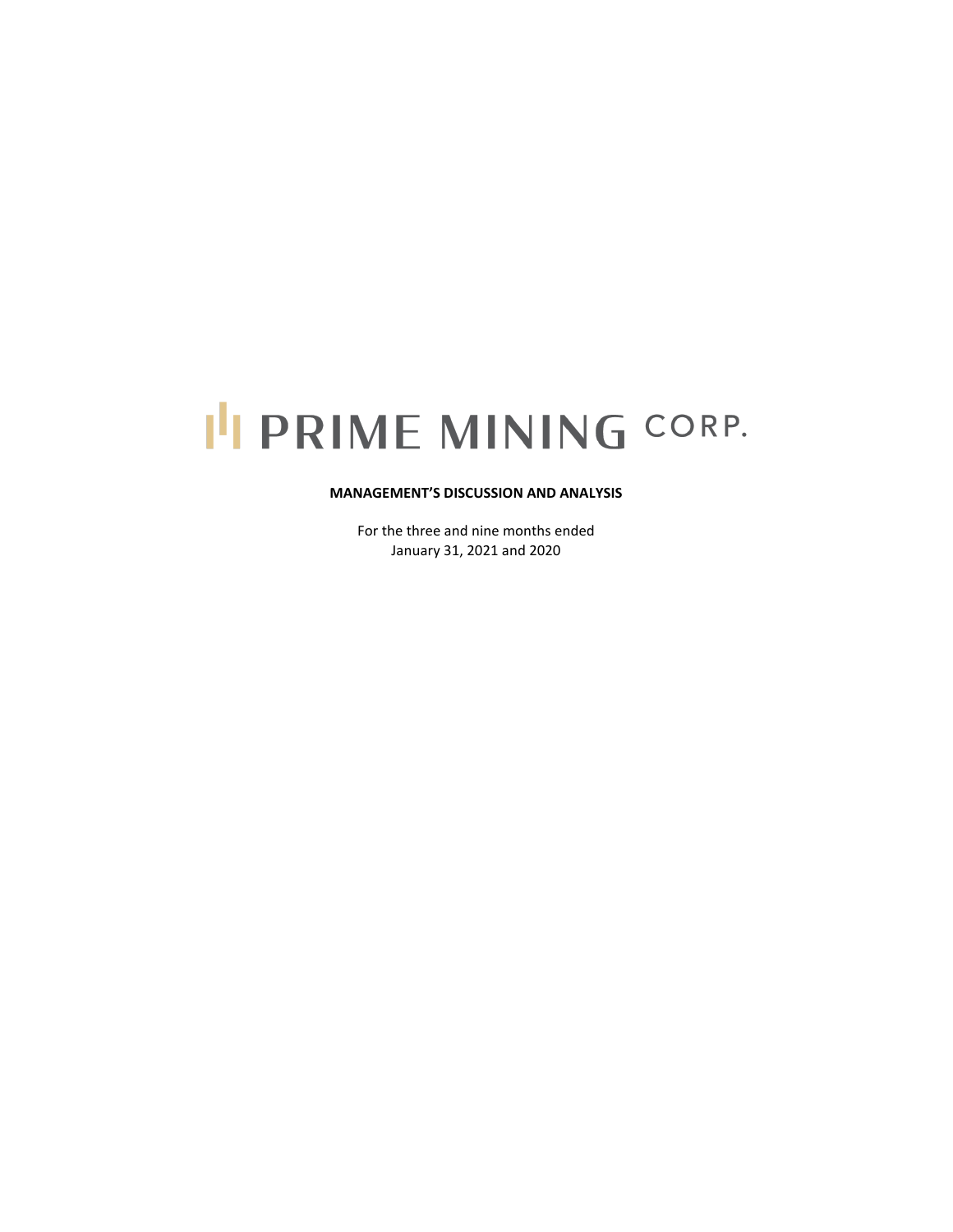*The following is management's discussion and analysis ("MD&A") of Prime Mining Corp. together with its wholly owned subsidiaries (the "Company" or "Prime"), is prepared as of March 25, 2021, and relates to the financial condition and results of operations for the three and nine months ended January 31, 2021. Past performance may not be indicative of future performance. This MD&A should be read in conjunction with the condensed interim consolidated financial statements ("interim financial statements") and related notes for the three and nine months ended January 31, 2021, which have been prepared in accordance with International Accounting Standard 34 –* Interim Financial Reporting *using accounting consistent with International Financial Reporting Standards as issued by the International Accounting Standards Board ("IFRS"). As such, the interim financial statements do not contain all the disclosures required by IFRS for annual financial statements and should be read in conjunction with the Company's audited consolidated financial statements for the years ended April 30, 2020 and 2019 ("audited financial statements").*

*The first, second, third and fourth quarters of the Company's fiscal years are referred to as "Q1", "Q2", "Q3" and "Q4", respectively. The three months ended January 31, 2021 and 2020, are also referred to as "Q3 2021" and "Q3 2020", respectively. The nine months ended January 31, 2021 and 2020, are also referred to as "YTD 2021" and "YTD 2020", respectively. All amounts are presented in Canadian dollars, the Company's presentation currency, unless otherwise stated. References to "US\$" and "MXP" are to United States dollars and Mexican pesos, respectively.*

*Certain information contained in this MD&A may constitute forward-looking statements. Statements in this report that are not historical facts are forward-looking statements involving known and unknown risks and uncertainties, which could cause actual results to vary considerably from these statements. Readers are cautioned not to put undue reliance on forward-looking statements. Refer to the "Risks and Uncertainties" and "Cautionary Note Regarding Forward-Looking Statements" sections of this document.* 

# **OVERVIEW OF THE BUSINESS**

The Company was incorporated on May 14, 1981 in British Columbia. On August 27, 2019, the Company changed its name from ePower Metals Inc. to Prime Mining Corp. Prime is a reporting issuer in British Columbia and Alberta, and a Tier 2 issuer on the TSX Venture Exchange ("TSX-V"). The Company's head office and principal place of business is located at Suite 1507 - 1030 West Georgia Street, Vancouver, BC, V6E 2Y3. The Company has wholly owned subsidiaries in the United States, Suriname, Mexico and Barbados although only the Mexican subsidiaries are active. The Company is focused on advancing gold exploration properties in Mexico with the potential to be brought to near-term production.

The Company's common shares are traded on the TSX-V under the symbol "PRYM", on the Frankfurt Stock Exchange under the symbol "O4V3" and on the OTCQB market under the symbol "PRMNF".

As Prime works to advance the Los Reyes Gold and Silver Project ("Los Reyes" or the "Los Reyes Project"), the Company's focus is on three areas:

- 1) health and safety of our team and the communities we work in;
- 2) use of resources to create maximum value at Los Reyes; and
- 3) corporate responsibility and governance.

During YTD 2021, the Company has seen progress in all three areas with continued emphasis on operating under appropriate covid-19 guidelines, strengthened exploration team performance and advances in our corporate administration.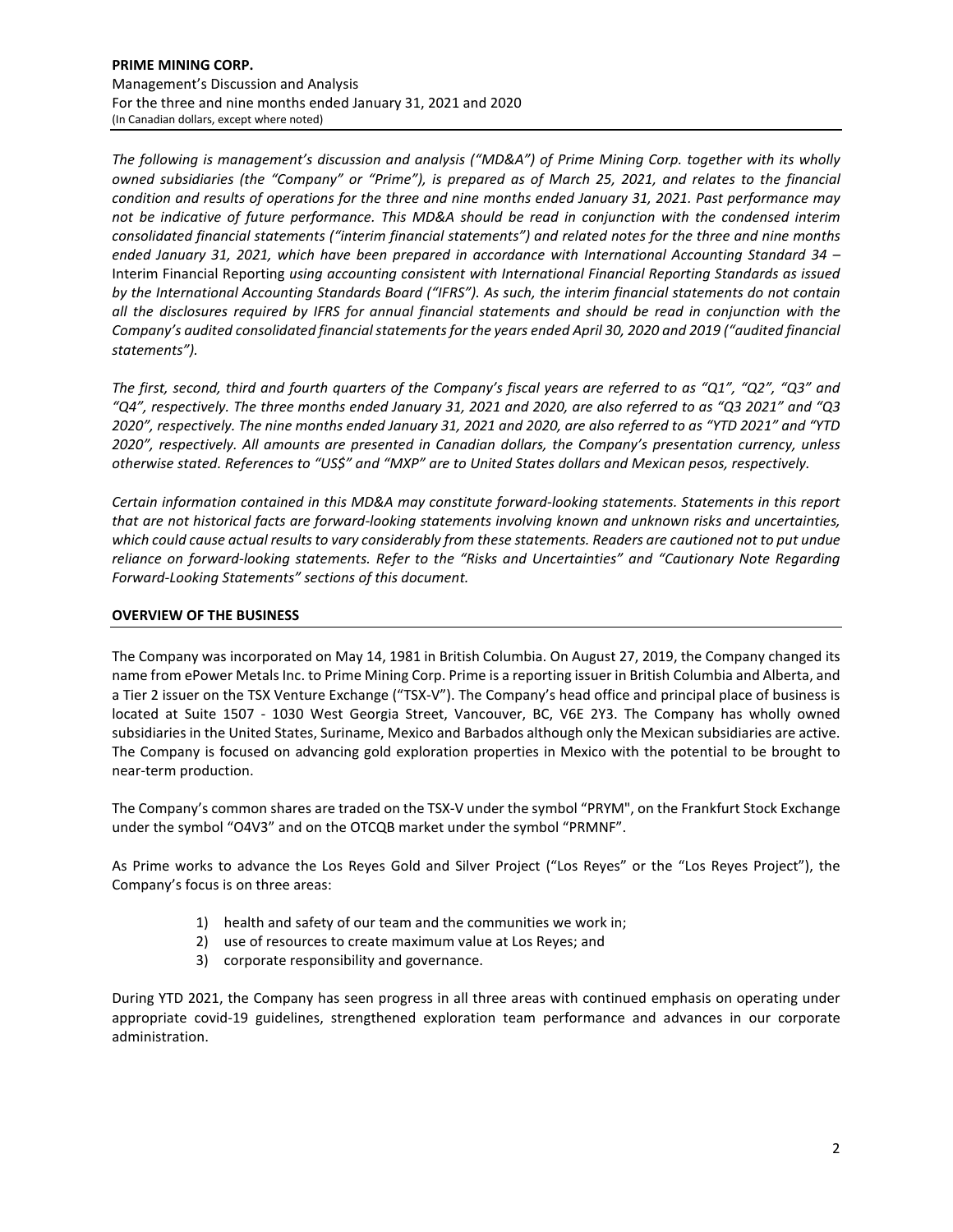## **Los Reyes Gold and Silver Project**

Located 43 kilometres south east of the mining centre of Cosala, Sinaloa, Los Reyes has a mining history that stretches back into the 1700s and has seen small-scale mining activity as recently as the 1980s. In the 1990s, Northern Crown Mines Ltd. explored the property, drilling 381 reverse circulation holes and commissioned a resource estimate and prefeasibility study on the Zapote deposit. The property was returned to the original concession holders in the early 2000s. Vista Gold Corp. ("Vista Gold") reassembled the land package and drilled 48 core holes in several of the deposits. Vista Gold also completed metallurgical test work and had a resource estimate calculated and a preliminary economic assessment made. Great Panther Silver Ltd optioned the property in 2014, through the acquisition of CanGold Ltd., and drilled 41 core holes in 2015. Minera Alamos Inc. ("MAI") optioned the property from Vista Gold in 2017. Prime acquired the option from MAI in 2019 and began a surface exploration program of trenching and roadcut channel sampling.

The Company believes that the Los Reyes Project is an overlooked, underexplored epithermal gold-silver project located in a prolific mining region of Mexico. Previous operators completed various prefeasibility studies yet held back from development due to then-prevailing declining gold prices. The Company further believes that work that has been completed has provided sufficient understanding of existing resources to allow Los Reyes to be fast-tracked to production. However, Los Reyes holds gold and silver exploration optionality. It is a large epithermal system with the bulk of historic exploration conducted over less than 40% of the known structures leaving significant opportunity to expand known resources.

# **COVID-19**

The Company is at the exploration stage and while individuals working for the Company may contract covid-19, the business operation is unlikely to be materially affected in the short term. The Company does not rely on specific materials, laboratories or suppliers. It is quite possible however, that exploration activities could be delayed by covid-19 and travel restrictions could limit the ability of non-Mexico-based managers to be on-site in Mexico. However, management does not believe that such delays will have a material bearing on progress on the Company's exploration program.

The Company will need to raise funds to continue exploration and, if warranted, development of its properties. As a result of covid-19's adverse effect on financial markets, this could manifest itself in the Company having difficulty in financing longer-term activities. At this date, it is not possible to determine what affect, if any, covid-19 will have on the ability of the Company to finance its development.

# **HIGHLIGHTS AND KEY DEVELOPMENTS**

## **Los Reyes Project**

## **Acquisition**

On July 20, 2020, the Company announced the completion of the acquisition of the Los Reyes Project with a payment of US\$1,500,000 to Vista Gold, which was made on July 17, 2020 (the "Acquisition Date"). With this payment, Vista Gold no longer retains two separate 2% net smelter royalties on production from open-pit or underground mining, or a back-in right to assume a 49% non-carried interest in any underground mining at Los Reyes.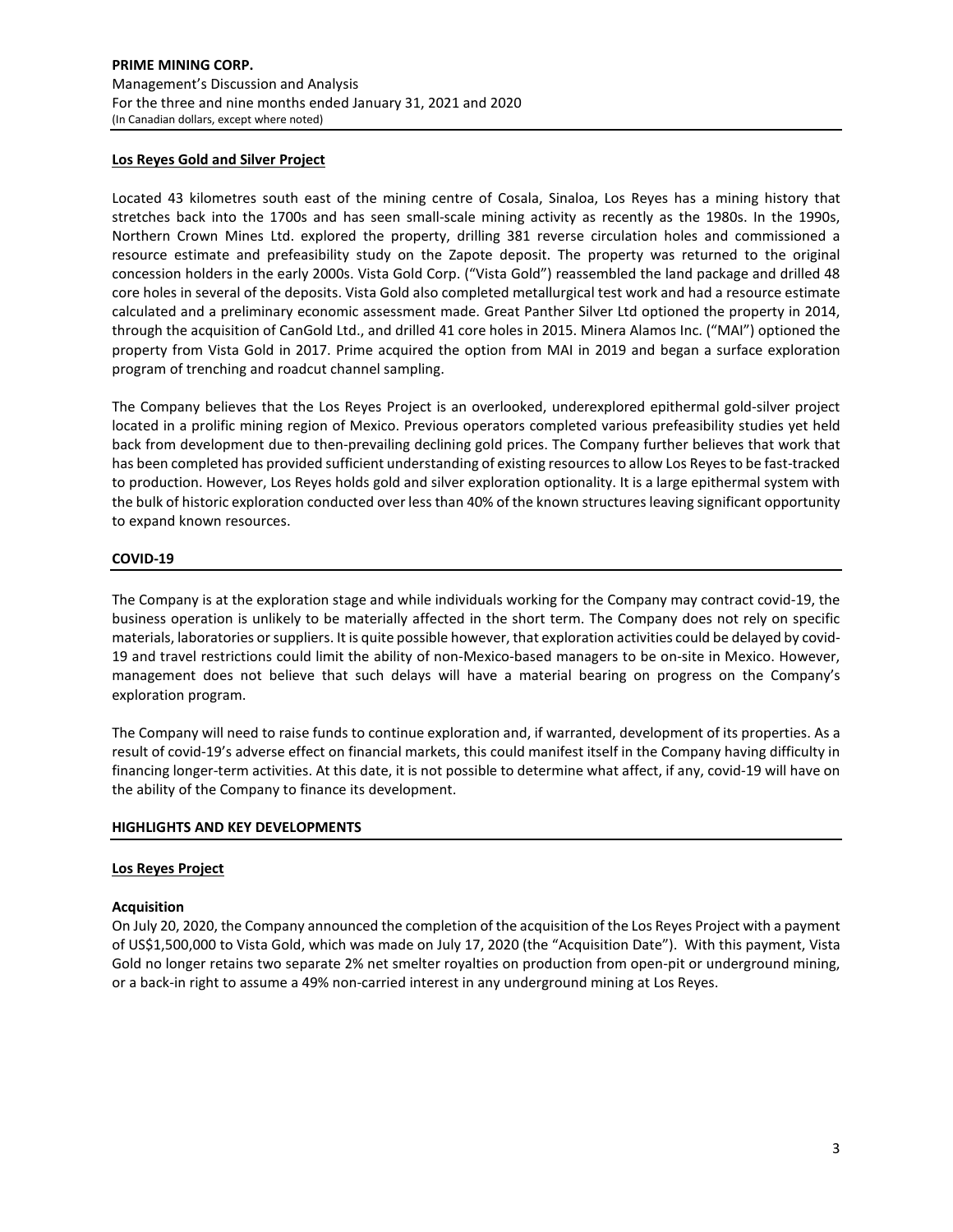Prime is required to pay Vista an additional US\$2,100,000 through two payments of:

- (i) US\$1,100,000 no later than six months from the Acquisition Date; and
- (ii) US\$1,000,000 no later than twelve months from the Acquisition Date.

If the Company fails to make the two payments, Vista Gold's net smelter royalties and back-in right will be reinstated. On January 8, 2021, the Company made the first payment of US\$1,100,000.

# **Fall Surface Exploration Program**

During September 2020, the Company continued the surface exploration program, focusing on the Guadalupe East, Noche Buena and San Miguel East deposits as well as conducting prospecting and mapping. Infill trenching was completed at Zapote North and South.

Heavy rains in August and September curtailed productivity due to flash flooding and high water at river crossings. The Noche Buena sampling was largely completed although some infill and extensions are required. Trench and roadcut channel sampling at San Miguel East commenced beginning in the more easily accessible areas. The San Miguel East sampling was completed.

Guadalupe East is one of eight deposits that make up the Los Reyes Project resource. Rock chip sampling inside the old, existing mine adit GE-Adit 17 returned 2.21 gpt Au and 95 gpt Ag over 46.0 metre ("m"), including 29.0 gpt Au and 226 gpt Ag over 2.0 m. Sampling in the adit, which lies outside of the current Guadalupe East resource boundary, was on 2.0 metre intervals across the adit roof. The true vein width is not known at this time but is estimated at ~15 m.

Two other veins in GE-Adit 17 were also sampled, returning 0.84 gpt Au and 37.7 gpt Ag over 4.5 m and 0.76 gpt Au and 23.6 gpt Ag over 6.0 m, respectively. These veins may be a continuation of the San Manual vein system and the results suggest that the Guadalupe system remains open to the east where historic drilling has not occurred.

Sampling results from existing mine adit GL-Adit 20 returned 1.69 gpt Au and 62.3 gpt Ag over 19.5 m, including 4.55 gpt Au and 121.4 gpt Ag over 3.0 m. Results from existing adit GE-Adit 25, further to the north, returned gold and silver mineralization that demonstrates this part of the San Manuel vein system within Guadalupe is also underexplored and merits additional exploration work.

Chip sampling from roadcut GL-RS5A returned 0.48 gpt Au and 43.5 gpt Ag over 21.0 m. These surface sampling results and limited historic drilling in and around the current Guadalupe East pit resource boundary indicate an opportunity to expand the resource to the west.

Roadcut channel and trench sampling was initiated along selected locations within the Guadalupe East deposit to delineate the surface expression of the multiple veins within this part of the Los Reyes system. Infill trench sampling at Zapote North targeted areas with insufficient surface data. This data has been incorporated into the drill hole planning to maximize the expansion of the mineral resource estimate.

In late November 2020, a drill rig was mobilized and was on-site.

Refer to the following news releases, published on SEDAR, for results data tables:

- "*Prime Mining Reports Results of Guadalupe East Sampling at Los Reyes Continue to Demonstrate Resource Expansion Potential"* dated October 26, 2020.
- "*Prime Mining Begins Drilling Los Reyes As New Trench Results Show More High-Grade at Surface*" dated November 24, 2020.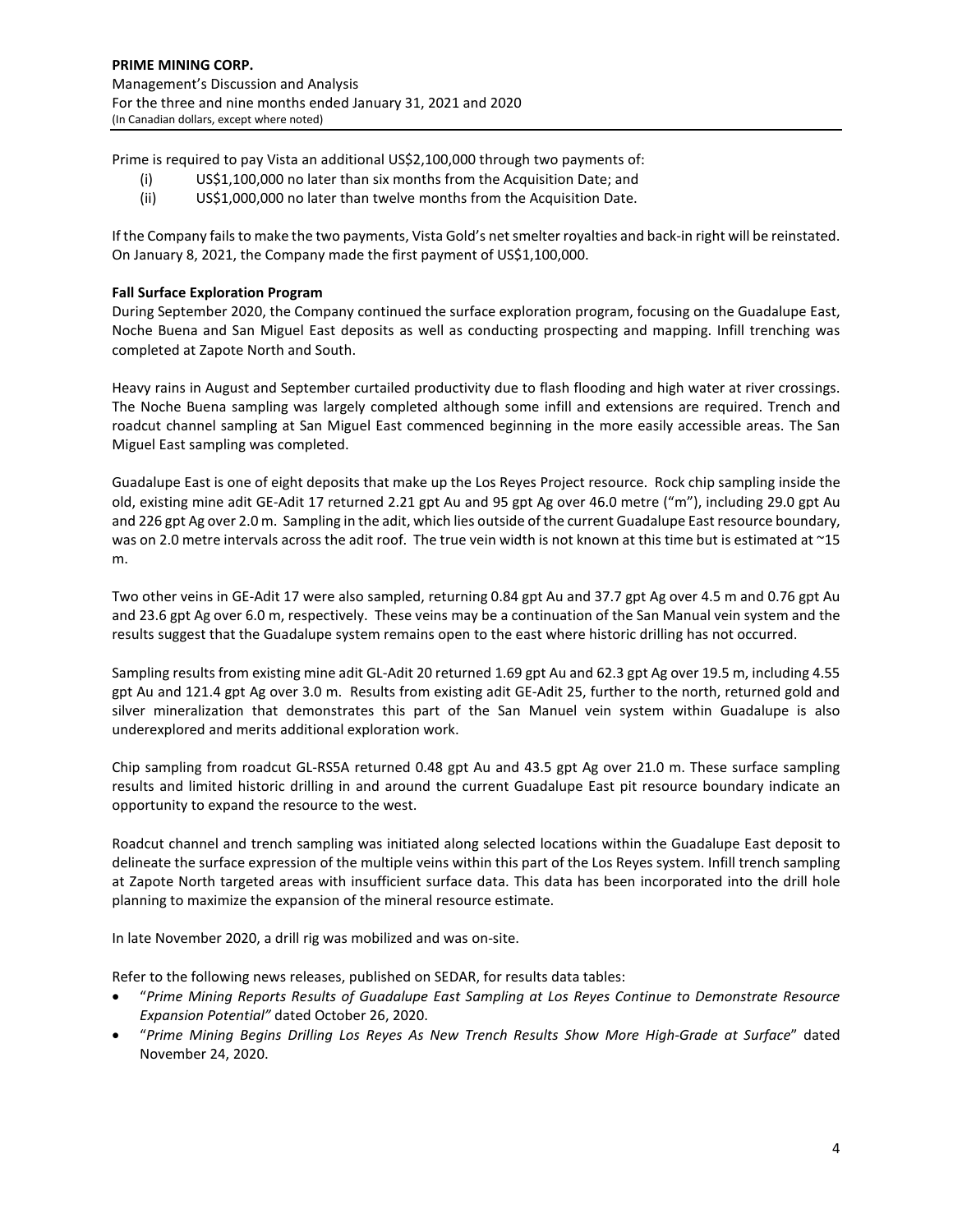# **PRIME MINING CORP.** Management's Discussion and Analysis For the three and nine months ended January 31, 2021 and 2020 (In Canadian dollars, except where noted)

# **Winter Surface Exploration Program**

Significant exploration progress continues to be made at Los Reyes. Ongoing work includes diamond drilling, regional and detailed geological mapping, trench sampling, and re-logging of historic diamond drill core. This work led to a structural and rock alteration interpretation that is being used to guide the Company's first diamond drill exploration program. Re-logging of several existing diamond drill core holes also identified that adularia, a crystalline mineral, containing high-grade gold and silver locally with visible gold, is associated with nearby altered rock types. The adularia appears to be vertically zoned and zoning may provide a guide to effectively target areas of higher-grade gold and silver at depth below currently known mineralization. A clay alteration study, which may be used to target higher-grade mineralization is also underway.

The Company's 15,000 metre Phase 1 diamond drill program began in December with the first of five drill rigs arriving at Los Reyes. Objectives from the drill program include expanding the in-pit resources along strike and down dip, and upgrading inferred resources to measured and indicated, along with adding silver assay data where absent. The Phase 1 program will allow for the first wireframed and integrated geological, structural and alteration model to be developed for Los Reyes and will serve as the framework for the exploration and expansion of the known deposits and the discovery of new deposits at Los Reyes.

Initial drilling at the Guadalupe East deposit (21GE-01) intersected 3.25 gpt Au and 380.0 gpt Ag over 20.1 m, including 6.5 m at 6.51gpt Au and 587.5 gpt Ag from the Estaca vein. At 320 m below surface (540 m above sea level, "asl"), this vein intersection is the deepest exploration drilling ever on the property and the intersection is 150 m below the nearest drill hole in this deposit. The San Nicolas vein was intersected higher up in hole 21GE-01, 80 m from the closest drilling. The hole intersected 3.8 m at 3.69 gpt Au and 305.1 gpt Ag including 2.1 m at 6.18 gpt Au and 507.1 gpt Ag. This vein is just below the eastern limit of the pit-constrained Guadalupe East deposit resource.

Regional mapping in the area northeast of the Guadalupe East deposit revealed several historic adits that were not previously documented in reports. One area, referred to as Mina 20 and 21, has evidence of historic small-scale mining and gold-silver extraction. Surface and underground sampling in this area returned 42 chip sample assay results ranging 0.015gpt to 29.8gpt Au and 0.5gpt to 1,132gpt Ag with the best chip assay returning 29.8 gpt Au and 1,132 gpt Ag over 2.3 m. The Mina 20 and 21 showing is 1300 m northeast of the Guadalupe East deposit and is at 1080 m asl. The elevation difference between the deepest high-grade intersection at Guadalupe East and the sampling at Mina 20 and 21 may indicate that the epithermal system has over 540 m of vertical height, which exceeds the average height for low sulphidation epithermal deposits. The relationship between the mineralized zone at Mina 20 and 21 and the Guadalupe East deposit is not yet well known but offers a new bonanza style structure that has not been drill tested.

The Company completed a property-wide 1,000 line-kilometre helicopter-borne high resolution aeromagnetic survey as well as a Light Detection and Ranging ("Lidar") and orthophoto survey. These surveys will aid in the ongoing geological mapping of Los Reyes and provide critical information on the numerous partially tested and untested structures that host Au-Ag epithermal veins.

The Company filed an application for mineral rights to a 7,500-hectare claim block, named El Rey, adjacent to the eastern and northeastern Los Reyes boundary. El Rey had its concession application filed and receipted on March 9, 2021.

Refer to the following news release, published on SEDAR, for additional technical data:

- *"Prime Mining Adds 5th Core Drill at Los Reyes"* dated February 25, 2021.
- *"Prime Mining Doubles Los Reyes Land Position to 13,800 Hectares"* dated March 3, 2021.
- *"Prime Mining Extends Bonanza Grade Gold-Silver Mineralization 150 Meters Below Previous Drilling in Estaca Vein"* dated March 18, 2021.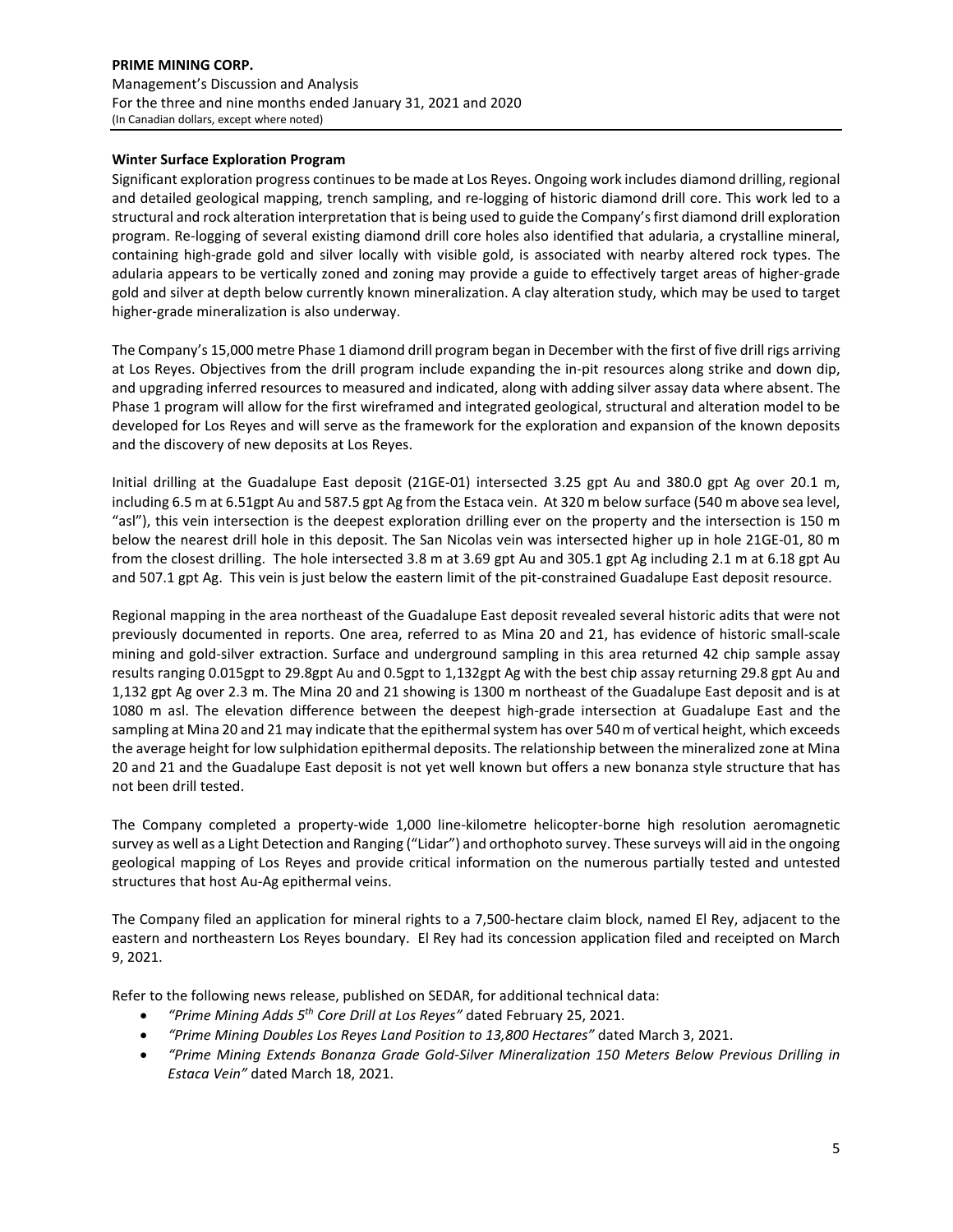# **Expenditures**

During YTD 2021, expenditures of \$2,326,790 have been incurred on project advancement. Most significant expenditures of \$846,226, \$566,763 and \$181,477, have been incurred on salaries and personnel, resource estimation and drilling, respectively.

# **Resource update**

On April 2, 2020, Prime announced an updated 43-101 compliant pit constrained mineral resource estimate ("Updated Resource"), prepared by Stantec Consulting Ltd. ("Stantec") for the Los Reyes Project. The new pit constrained resource (at 0.22 g/t Au cut-off) comprised 19.8 million tonnes measured and indicated resources (633,000 ounces contained gold and 16.6 million ounces contained silver) and an additional 7.1 million tonnes (179,000 ounces contained gold and 7.8 million ounces contained silver) of inferred material. The updated resource estimate increased the total oxide material and upgraded the material to higher estimation categories.

Additionally, Stantec provided sensitivities to cut-off grade within the pit allowing for a comparison to the historic global resource estimate by Vista in 2012, which was calculated at a 0.5 g/t Au cut-off. Comparing estimates at the same cut-off, measured and indicated resources increased by 74% from 6.8 mt to 11.8 mt and inferred material increased 25% from 3.2 mt to 4.0 mt. Measured and indicated contained gold increased by 44% from 380,655 ounces to 546,000 ounces, while inferred gold decreased by 8%, from 156,000 ounces to 144,000 ounces. Measured and indicated silver increased by 100% from 6,315,000 ounces to 12,912,000 ounces and inferred silver increased by 50% from 3,640,000 to 5,456,000 ounces.

Refer to "*Stantec, Technical Report, Los Reyes Property, Sinaloa, Mexico, report date April 2, 2020*" published on SEDAR.

## **Corporate**

## **TSX Venture 50**

During February 2021, the Company announced that it had been named to the 2021 TSX Venture 50, an annual ranking of top performing listed companies from five industry sectors including, mining, oil and gas, clean technology and life sciences, diversified industries and technology.

## **Stock Option Grants**

During December 2020, stock options were granted to purchase up to 125,000 common shares at a price of \$1.75 per share. The stock options granted have a 5-year life and vest one-third at date of grant, one-third six months from the grant date and one-third twelve months from the grant date.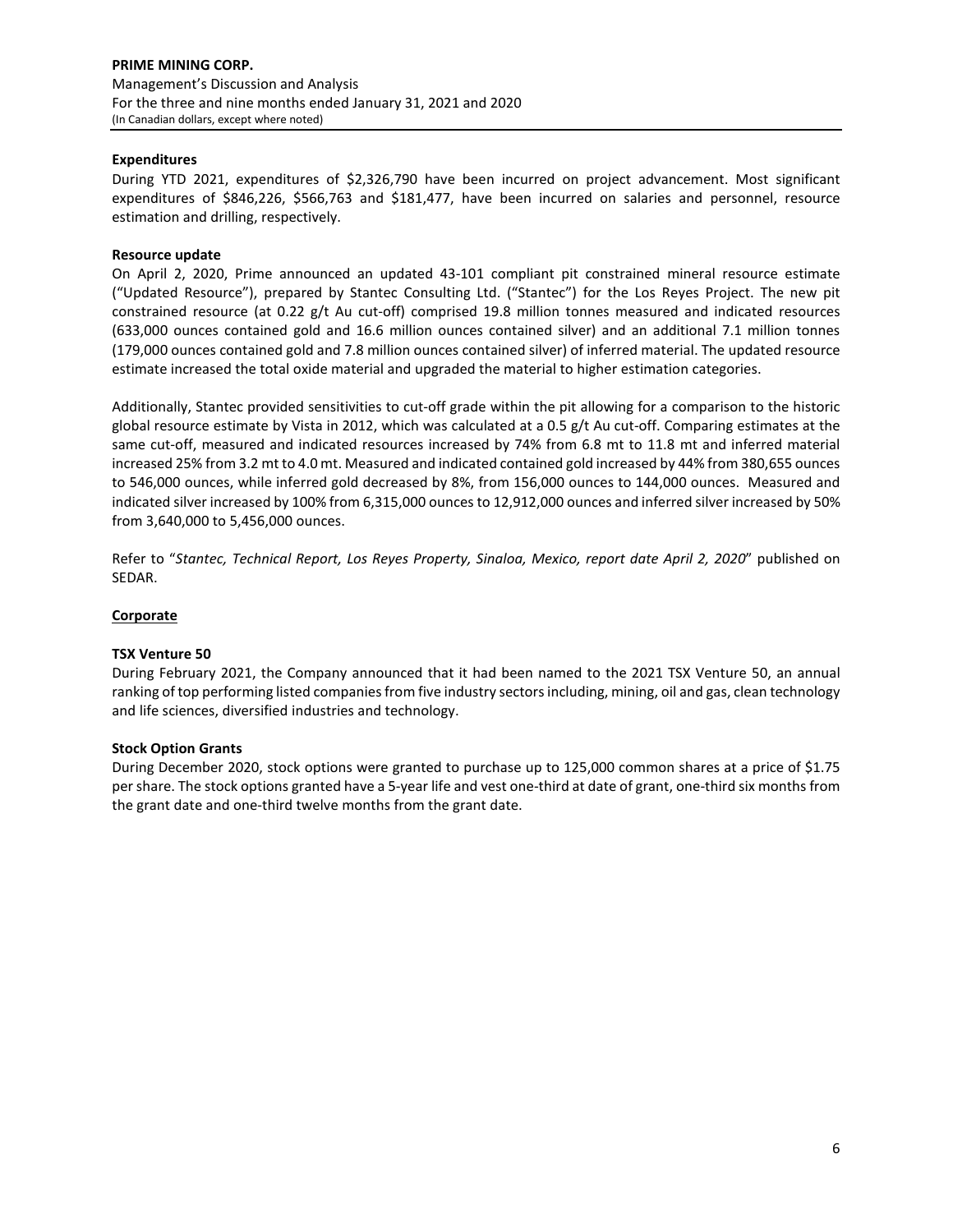# **OUTLOOK**

## **Los Reyes Project - Exploration program**

Prime is executing a planned 15,000-metre drilling and 7,000-metre surface trench sampling exploration program employing a three-pronged approached:

- 1) Increase current mineral resource confidence: Upgrade 7.1 million tonnes of Inferred mineral resources to the Measured and Indicated category, which currently contains 19.8 million tonnes at 1.0 gpt gold and 26.2 gpt silver:
	- 2,000 metres of surface rock chip sampling in trenches
	- 3,000 metres of drilling in 15 to 20 shallow drill holes
	- Focus areas include Noche Buena, Tahonitas, and Zapote including surface rock chip sampling in trenches at San Miguel East and San Miguel West.
- 2) Expand resource near-term: Add gold and silver ounces by trenching and drilling along strike and down dip in areas adjacent to the existing eight open pit-constrained mineral resource areas:
	- 1,500 metres of surface rock chip sampling in trenches
	- 5,000 metres of drilling with some holes reaching a depth of 250 metres
	- Focus areas include the mineralized structures at Zapote, San Miguel East, and south-east extensions to Noche Buena and Tahonitas.
- 3) Add future targets: Define the potential to add new gold and silver ounces at depth and in unexplored areas where existing data and new mapping information confirm mineral potential:
	- 3,500 metres of surface rock chip sampling in trenches
	- 7,000 metres of drilling with some holes reaching a depth of 400 500 metres
	- Focus areas include potential mineralized structures extending between San Miguel East, Guadalupe East (deep extensions of the Estaca Vein), and Las Primas, and between Guadalupe West and the Zapote/Mariposa trend. A structural re-interpretation indicates new northwest trending structures parallel to the Zapote trend may exist.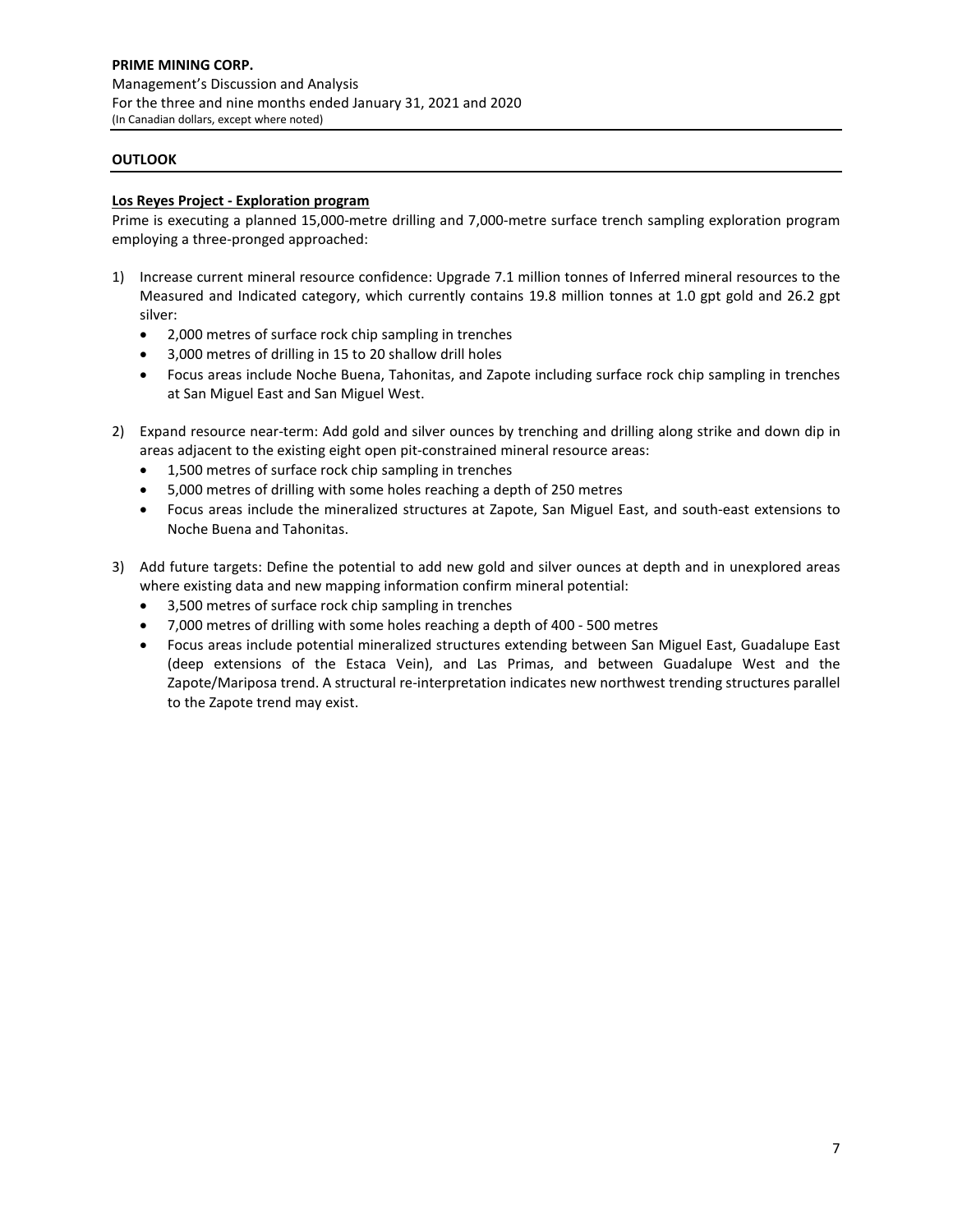## **MINERAL PROPERTIES – OTHER**

During fiscal 2020, the Magenta Gold and Cobalt Project located in Sinaloa, Mexico and the Panther Creek Cobalt Project located in Idaho, United States were evaluated by the Company for future potential development. The Company concluded that no additional resources would be allocated to these projects and the rights would be forgone. The Company has fully impaired these assets.

# **QUARTERLY RESULTS**

|                                    |    | Q3 2021     |   | Q2 2021     |   | Q1 2021       |    | Q4 2020     |
|------------------------------------|----|-------------|---|-------------|---|---------------|----|-------------|
| Loss for the period                | \$ | (1,053,542) | Ś | (1,656,466) | S | (2,338,461)   | \$ | (6,656,665) |
| Loss per share - basic and diluted |    | (0.01)      |   | (0.02)      |   | (0.03)        |    | (0.11)      |
| Total assets                       |    | 22,318,122  |   | 21,590,035  |   | 21,271,577    |    | 10,360,210  |
| Total non-current liabilities      |    | 956,522     |   | 1,012,702   |   | 1,049,880     |    | 64,304      |
| Cash balance                       |    | 5,840,853   |   | 7,678,959   |   | 8,032,658     |    | 1,020,820   |
| Working capital                    | \$ | 5,598,102   | S | 7,368,744   | S | 7,891,266     | S  | (426, 873)  |
|                                    |    |             |   |             |   |               |    |             |
|                                    |    | Q3 2020     |   | Q2 2020     |   | Q1 2020       |    | Q4 2019     |
| Loss for the period                | Ś  | (851, 653)  | Ś | (3,007,064) | Ś | (362, 424)    | \$ | (176, 437)  |
| Loss per share – basic and diluted |    | (0.01)      |   | (0.06)      |   | (0.02)        |    | (0.01)      |
| Total assets                       |    | 16,370,577  |   | 17,187,209  |   | 6,109,289     |    | 5,836,175   |
| Total non-current liabilities      |    | 87,067      |   | 102,150     |   | 120,515       |    | 10,346      |
| Cash balance                       |    | 1,518,003   |   | 2,850,893   |   | 32,788        |    | 6,244       |
| Working capital                    | \$ | 444,950     | S | 1,570,032   |   | (1, 126, 431) | S  | (692, 174)  |

## **Review of Consolidated Financial Information for Q3 2021 compared to Q3 2020**

Loss for the Company was \$1,053,542 (\$0.01 per share) compared to \$851,653 (\$0.01 per share) during Q3 2020, as a result of the following factors:

## **Corporate and administrative expense**

Corporate and administrative expenses increased to \$1,116,090 compared to \$773,924 during Q3 2020. The significant cash components of these expenses include salaries and personnel, consulting and professional fees and investor relations.

Salaries and personnel increased to \$274,605 compared to \$105,370 during Q3 2020. The increase is a result of additional team members, including a new CFO and VP of Investor Relations, being added to the management team. Additionally, director fees were paid during Q3 2021 which were not incurred during Q3 2020.

Consulting and professional fees include legal, accounting, capital and strategic advisors. The Q3 2021 and Q3 2020 expenses are consistent, with an increase of \$8,155, as there has not been any substantial change in the services provided to the Company.

Investor relations expenses includes news releases, communications programs, and participation at conferences. The expense decreased to \$33,444 compared to \$442,220 during Q3 2020. During Q3 2020, activities increased significantly following the rebranding of the Company and the acquisition of an option to acquire the Los Reyes Project.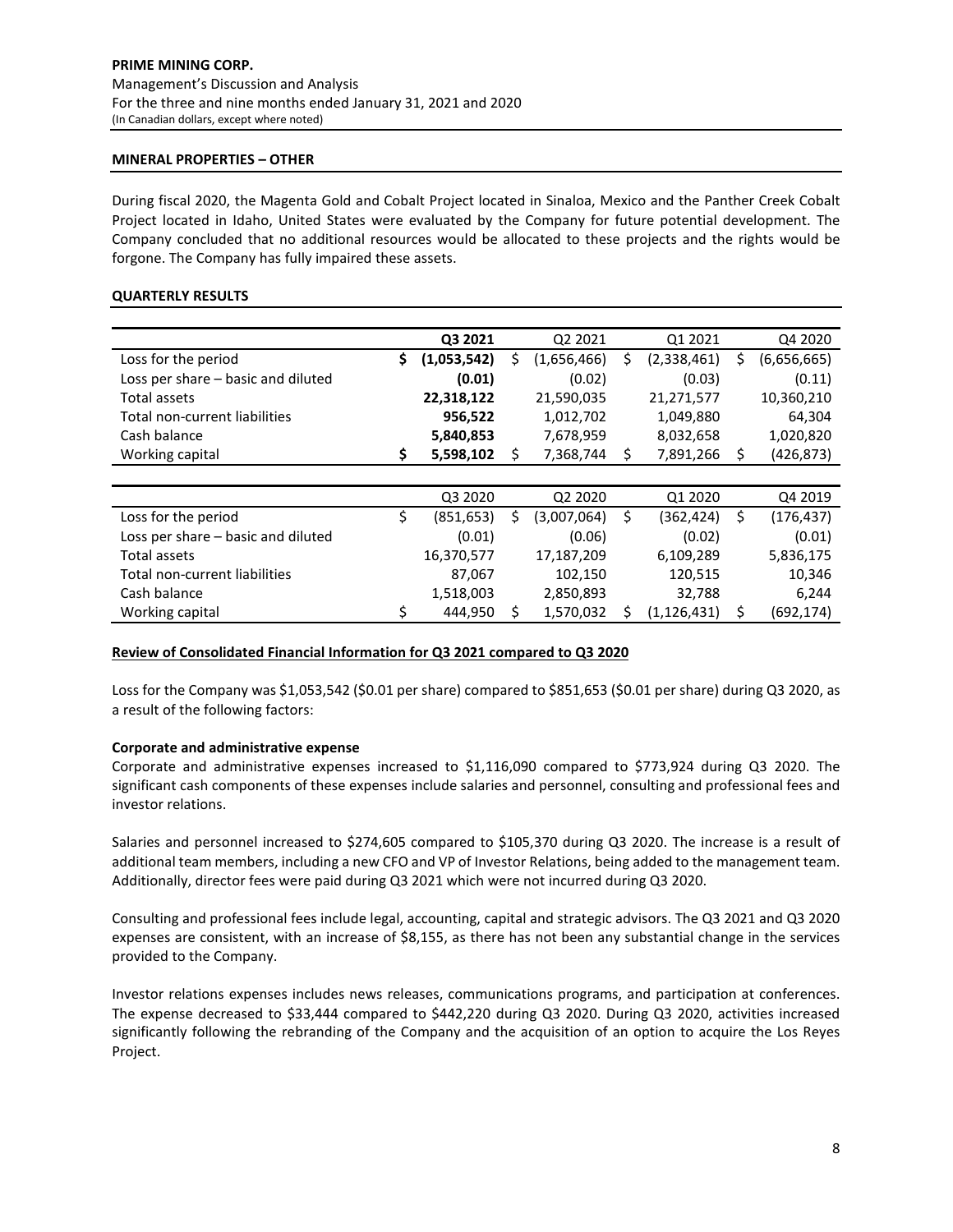The significant non-cash component of these expenses includes share-based compensation, which was \$737,900 compared to \$85,000 during Q3 2020. The increase is a result of the granting and vesting of options and share price movement. During YTD 2021, 4,700,000 options were granted which vest over 12 months. The increased share price in the interim increased the value of each option granted. During Q3 2020, there were no options granted.

# **Depreciation**

Depreciation expense represents depreciation of equipment and the right-of-use asset associated with the Company's office lease. The Q3 2021 and Q3 2020 expenses are consistent, with an increase of \$1,430, as there has not been any substantial change in the equipment owned by the Company.

## **Financing**

Financing expense was \$1,735 compared to \$75,851 during Q3 2020. During Q3 2020, the Company incurred expenses related to interest on a bridge loan that formed part of the Los Reyes transaction.

## **Foreign exchange**

Foreign exchange represents changes in the value of monetary assets and liabilities denominated in foreign currencies. Most of this expense relates to VAT receivable in the Company's Mexican subsidiaries that is denominated in Mexican pesos and the US dollar long-term payable.

# **Review of Consolidated Financial Information for YTD 2021 compared to YTD 2020**

Loss for the Company was \$5,048,469 (\$0.06 per share) compared to \$4,221,141 (\$0.10 per share) during YTD 2020 as a result of the following factors:

# **Corporate and administrative expense**

Corporate and administrative expenses increased to \$5,102,878 compared to \$3,561,545 during YTD 2020. The significant cash components of these expenses include salaries and personnel, consulting and professional fees and investor relations.

Salaries and personnel increased to \$1,086,788 compared to \$677,652 during YTD 2020 due to increased senior management team members. As the Company has sought to develop the Los Reyes Project additional team members, including a new CFO and VP of Investor Relations, have been added to the management team. Additionally, director fees were paid during YTD 2021 which were not incurred during YTD 2020.

Consulting and professional fees decreased to \$274,560 compared to \$396,681 during YTD 2020 due to reduced capital advisor and strategic advisor fees. During YTD 2020, the Company was under development and thus additional expenditures were incurred.

Investor relations decreased to \$283,035 compared to \$738,259 during YTD 2020 due to reduced activities. The Company focused on rebranding and communications regarding the acquisition of Los Reyes during YTD 2020 resulting in increased expenditures.

Office and other expenses increased to \$276,095 compared to \$255,353 during YTD 2020. The additional management team members resulted in additional office expenditures.

The significant non-cash component of these expenses includes share-based compensation, which was \$3,182,400 compared to \$1,493,600 during YTD 2020. The increase is a result of additional options being granted to directors and management during YTD 2021. The increased share price in the interim increased the value of each option granted.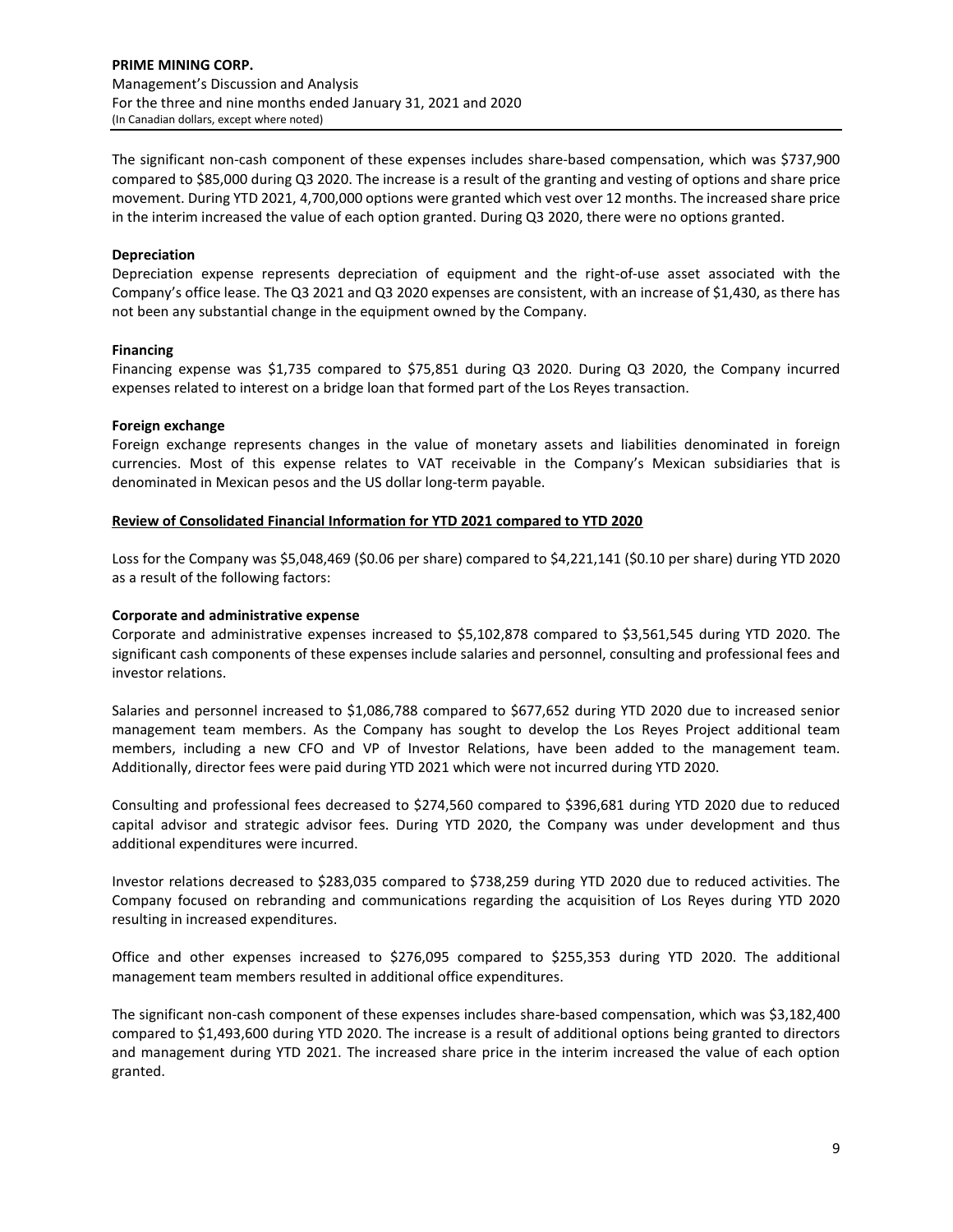# **Financing**

Financing expense was \$21,909 compared to \$593,280 during YTD 2020. During YTD 2020, the Company incurred expenses related to interest, commitment fees and a share bonus on a bridge loan that formed part of the Los Reyes transaction. The loan was fully paid in June 2020 reducing the financing expense.

# **Significant Quarterly Variations**

- Q4 2019 The Company increased spending on management and communications in advance of closing the Los Reyes transaction.
- Q2 2020 The Company incurred several significant expenditures associated with the transformation of its business when it acquired an interest in the Los Reyes Project that was reflected in increased investor relations, financing, personnel and share-based compensation expenses.
- Q3 2020 The Company undertook an additional investor communication program that resulted in a more significant loss.
- Q4 2020 The Company recognized an impairment provision of \$5,844,000 and share-based compensation of \$285,000.
- Q1 2021 The Company awarded stock options and recognized share-based compensation of \$1,359,000.
- Q2 2021 The Company increased the senior management team and awarded stock options recognizing sharebased compensation of \$1,085,539.
- Q3 2021 The Company incurred additional share-based compensation expense of \$737,900 related to the vesting of options.

# **Cash flows**

|                                       | For the nine months ended January 31, |             |  |               |
|---------------------------------------|---------------------------------------|-------------|--|---------------|
|                                       |                                       | 2021        |  | 2020          |
| Cash used in operating activities     |                                       | (1,539,151) |  | (2,616,636)   |
| Cash provided by financing activities |                                       | 11,960,806  |  | 8,902,198     |
| Cash used in investing activities     |                                       | (5,601,622) |  | (4, 773, 803) |
| Increase in cash                      |                                       | 4,820,033   |  | 1,511,759     |
| Cash, beginning of period             |                                       | 1,020,820   |  | 6,244         |
| Cash, end of period                   |                                       | 5,840,853   |  | 1,518,003     |

## **Operating activities**

During YTD 2021, salaries and personnel expenditures of \$1,086,788 were incurred by the Company which is a significant portion of the operating expenditures. Additionally, there was office rent and administrative expenditures of \$276,095. Legal and accounting expenditures of \$274,560 were also incurred.

# **Financing activities**

During YTD 2021, the Company completed a private placement resulting in net proceeds of \$9,431,470. The Company issued 5,969,868 common shares for gross proceeds of \$3,074,934 upon exercise of warrants. The Company issued 2,090,000 common shares for gross proceeds of \$846,000 upon exercise of options. The Company repaid the long-term loan of \$1,000,000 and interest and fees of \$164,678.

During YTD 2020, the Company completed a private placement resulting in net proceeds of \$8,297,315. Additionally, the Company received cash of \$2,000,000 from a loan payable. Loan repayments were \$1,201,345 during YTD 2020.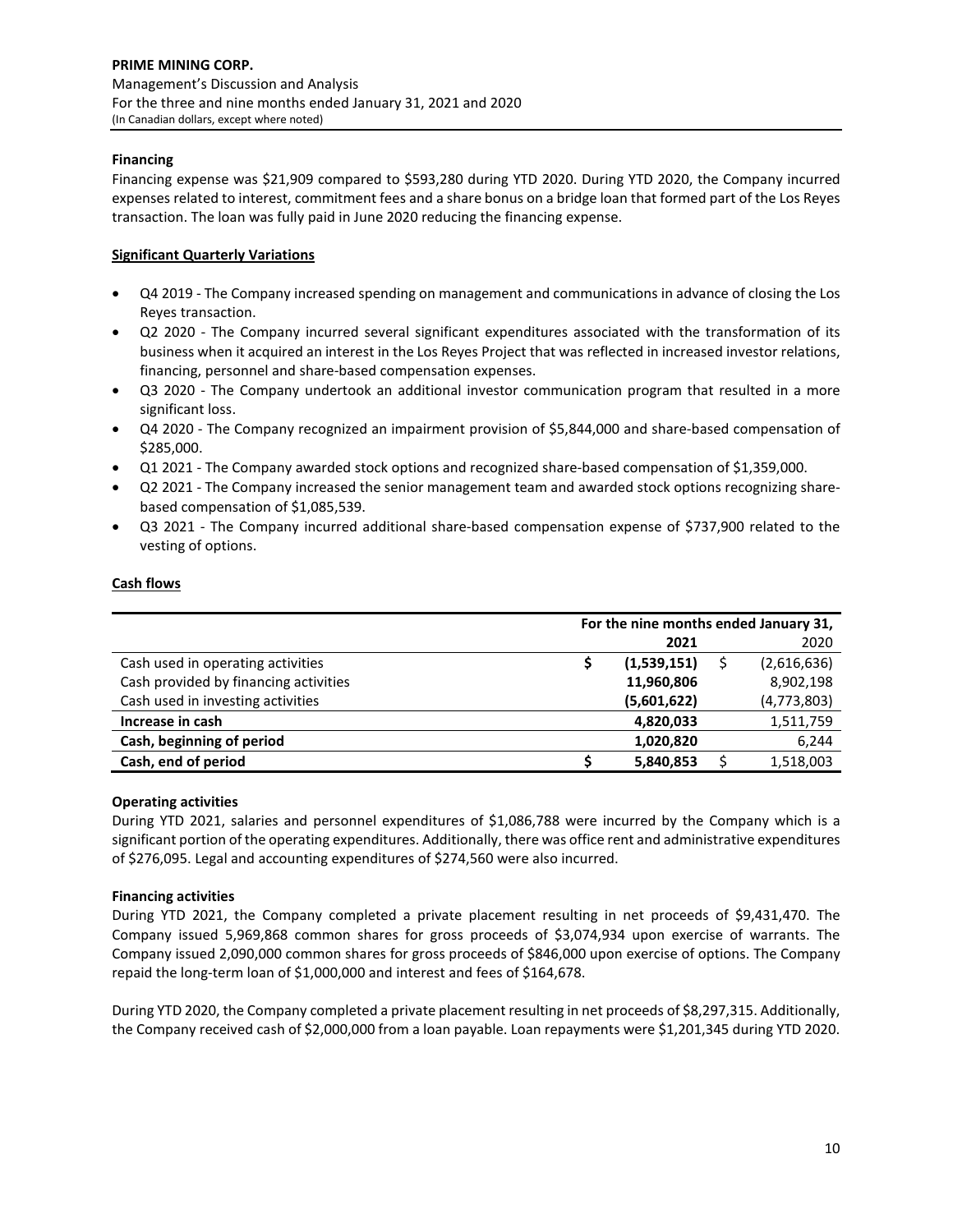# **Investing activities**

During YTD 2021, the Company completed the acquisition of the Los Reyes Project. As part of this transaction, the Company set up a long-term receivable for value added sales taxes that are recoverable from the Mexican government and a corresponding liability to refund part of those taxes to the vendor of the Los Reyes property. Additionally, as part of the Los Reyes Project transaction, the Company issued 330,000 common shares valued at \$465,000 which is recorded as a component of shareholders' equity. The first payment to Vista of US\$1,100,000 was completed during January 2021. Additional expenditures of \$2,326,790 were incurred relating to Los Reyes Project. Expenditures were not incurred on other properties.

During YTD 2020, primarily acquisition expenditures were incurred for the Los Reyes Project.

# **LIQUIDITY AND CAPITAL RESOURCES**

Liquidity risk is the risk that the Company will encounter difficulties in meeting obligations associated with its financial liabilities and other contractual obligations.

The Company is a mineral exploration company and currently has no operating income or positive operating cash flows. The Company depends upon share issuances and property option agreements to fund its exploration activities and administrative expenses.

Factors that may affect the Company's liquidity are continuously monitored. These factors include the market price of gold, operating costs, exploration expenditures, the timing of VAT recoveries, foreign currency fluctuations, health and safety risks related to the covid-19, and risks and uncertainties (refer to *Risks and Uncertainties* section).

The Company will need to raise additional funds to fully develop its mineral properties. There can be no assurance that the Company will succeed in obtaining additional financing, now or in the future. Consequently, the Company is subject to liquidity risk.

At January 31, 2021, the Company had working capital of \$5,598,102 including cash of \$5,840,853, compared to a working capital deficiency of \$426,873 at April 30, 2020. Accounts payable and accruals have remained consistent, with an increase of \$19,378. The loan payable of \$1,149,416, at April 30, 2020, was fully repaid during YTD 2021. The long-term payable of \$951,890 requires payment when the value added tax receivable of \$1,048,944 is refunded.

At January 31, 2021, the Company has the following capital resource commitments:

- The Company must undertake exploration and make cash progress payments to maintain its exploration property rights.
- To prevent net smelter royalties and back-in rights from being reinstated on the Los Reyes Project, the Company must pay US\$1,000,000, no later than July 2021.
- The Company is committed to make payments under property and equipment leases totalling \$87,376 through 2023.
- The Company signed a drilling contract committing US\$609,000 to the contractor and drill program.
- The Company signed a second drilling contract committing US\$560,000 to the contractor and drill program.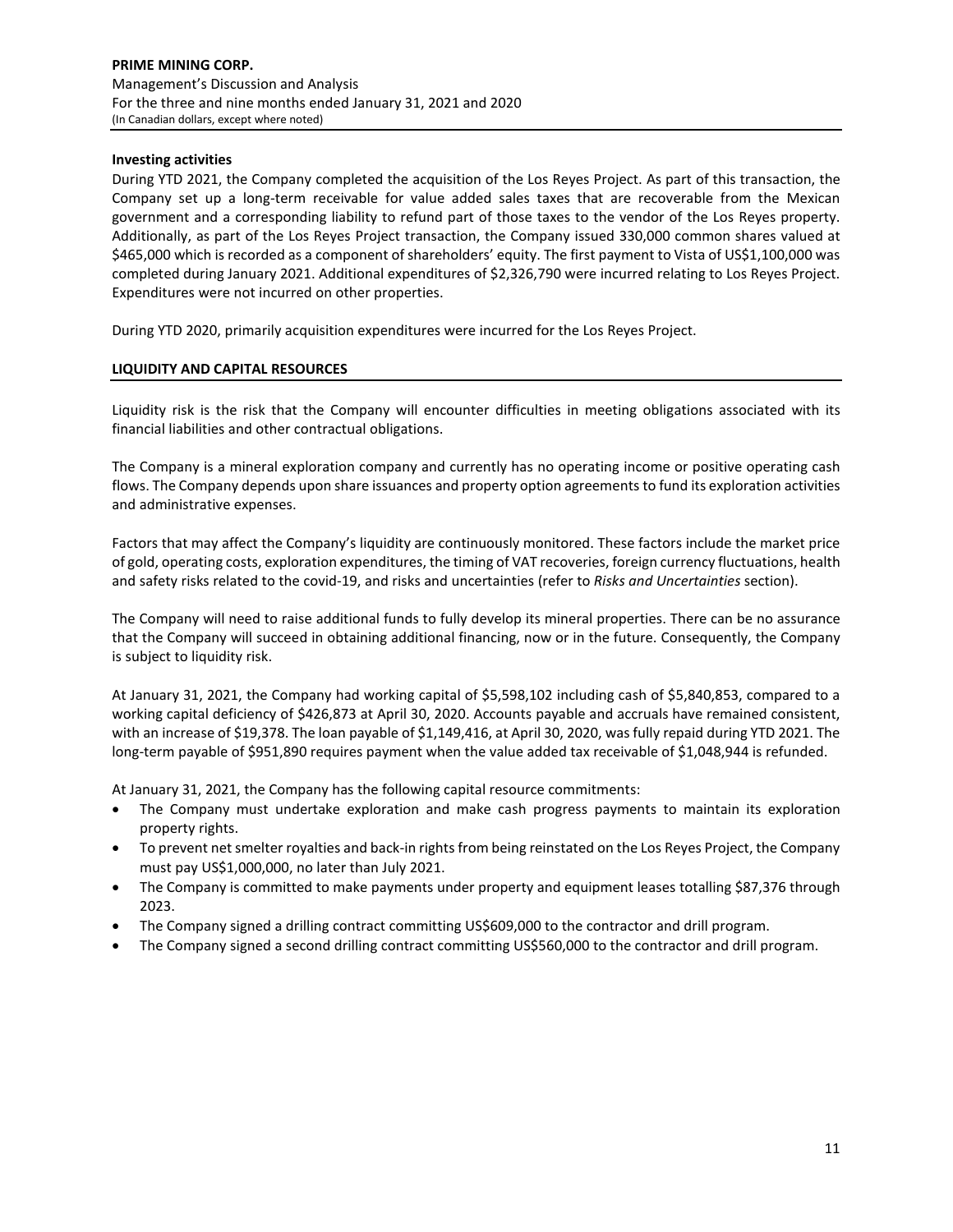## **RELATED PARTY TRANSACTIONS**

## **Agreements**

## **Management**

In addition to Daniel Kunz's service as an officer of the Company, effective May 1, 2019, the Company entered into an agreement with Daniel Kunz & Associates LLC. ("DKA") such that DKA will provide engineering and management services as needed up to 75 hours per month. DKA is a company beneficially owned by the Company's executive director. Services under the agreement are primarily provided by Daniel Kunz, Alexander Kunz and several associates retained by Daniel Kunz & Associates, LLC. As payment for these services, the Company paid a cash fee of US\$42,000 upon completion of the Los Reyes transaction; a 12-month retainer of \$150,000 provided that DKA subscribed to 500,000 units of the August 2019 financing which it did; and, beginning on completion of the Los Reyes transaction, a monthly fee of US\$10,500. Beginning in September 2020, the Company is to accrue a fee of US\$9,500 to be paid quarterly in cash or shares at the option of the Company.

In addition to the above payments, the Company granted an option to DKA to acquire up to 1,000,000 common shares at \$0.40 per share for a period of five years. In August 2020, the Company agreed to grant DKA an option to acquire up to a further 1,000,000 common shares at the prevailing share price.

On the appointment of Daniel Kunz as chief executive officer of the Company in June 2020, the Company entered into a new agreement with DKA that replaced the existing agreement. The new agreement is for a term of 24 months but renews annually. The contract provides for an annual base fee of US\$200,000, options to purchase up to 1,000,000 common shares and a signing bonus of US\$200,000 subject to DKA subscribing for at least 800,000 units in the June financing, which it did.

The Company has an agreement to pay its COO a monthly fee of \$15,000 and the COO is entitled to receive a further bonus payment of US\$4,000 during the term of the contract. The agreement may be cancelled on 30 days' notice, but the Company has prepaid the first 12 months of the contract with a non-refundable payment of \$180,000. At July 31, 2020, the COO had earned the full amount.

In June 2020, the Company entered into a new agreement with its former COO, now technical advisor, which provided for monthly fees of US\$10,000 per month and a one-time payment of US\$60,000 on acceptance of the contract subject to the COO arranging to subscribe for at least 120,000 units of the private placement that closed in June 2020, which he did. The contract may be terminated by either party on 30 days' notice.

The Company has an agreement to pay the former VP of Exploration, Senior Geologist, a monthly fee of \$15,000 and a one-time fee of \$60,000 applied against his monthly base fee at a rate of \$5,000 per month. The contract provides for a one-month notice period.

The Company has an agreement to pay the CFO, a monthly fee of \$15,000. The contract provides for a one-month notice period.

The Company has an agreement to pay the VP of Investor Relations, a monthly fee of \$16,500. The contract provides for a one-month notice period.

The Company has an agreement to pay the EVP of Exploration, a monthly fee of \$15,000. The contract provides for a one-month notice period.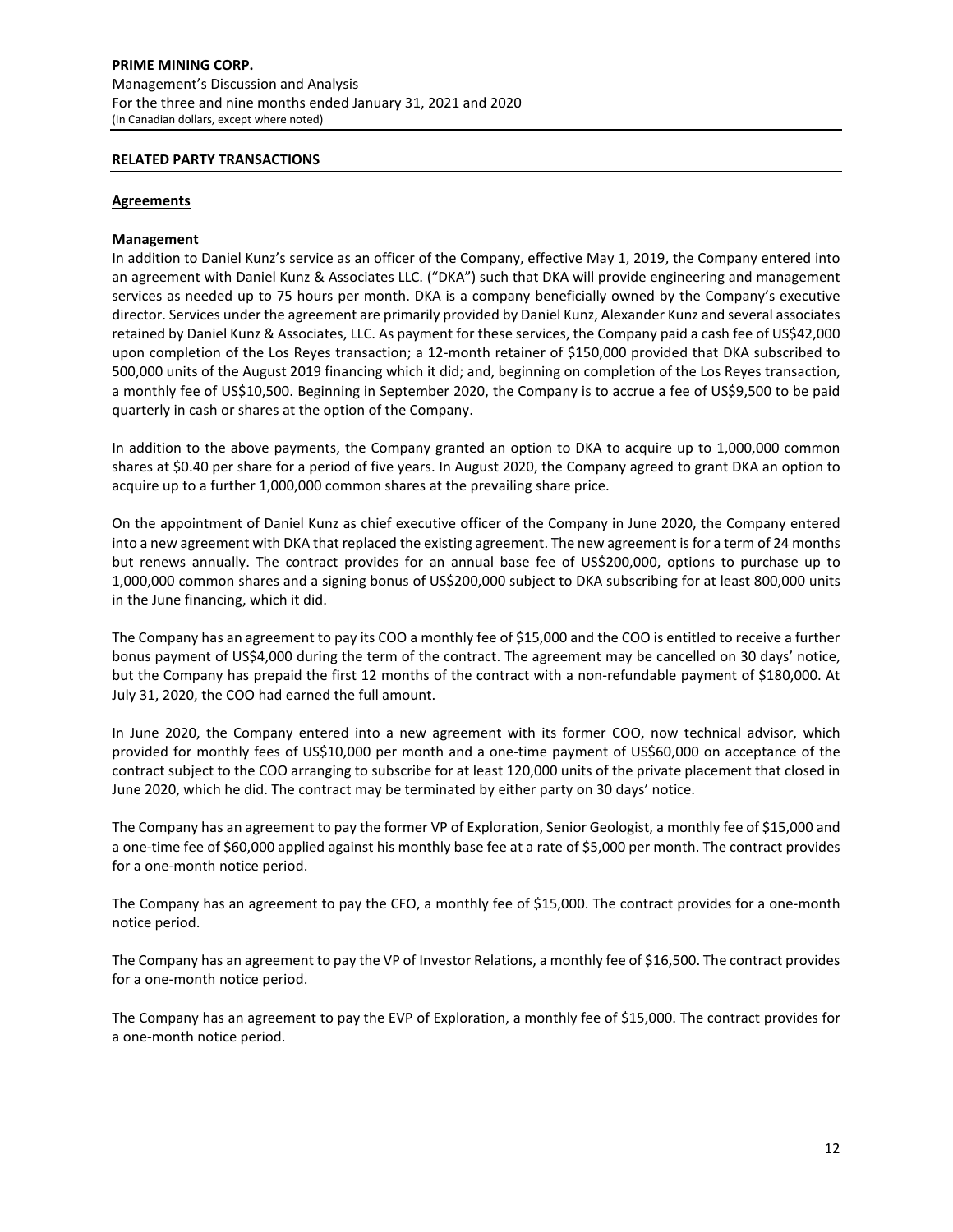**PRIME MINING CORP.** Management's Discussion and Analysis For the three and nine months ended January 31, 2021 and 2020 (In Canadian dollars, except where noted)

# **Directors**

The Company pays:

- the Chairperson an annual retainer fee of \$65,000;
- independent board members an annual retainer fee of \$40,000; and
- the Audit Committee Chairperson an additional annual retainer fee of \$10,000.

# **Transaction and balances**

# **Management**

During YTD 2021, Prime recorded fees of:

- \$489,804 to a company controlled by Daniel Kunz, a director and officer of the Company;
- \$106,628 to the Company's former COO and current technical advisor;
- \$105,000 to the Company's Executive VP;
- \$104,000 to the Company's VP of Investor Relations;
- \$82,500 to the Company's CFO;
- \$77,000 to the Company's former VP Exploration and current Senior Geologist;
- \$60,000 to the Company's EVP of Exploration; and,
- \$9,750 to a company controlled by the Company's former CFO for his and related secretarial services.

## **Directors**

During YTD 2021, director fees were paid of \$110,401.

At January 31, 2021, the Company owed \$16,250 to related parties for fees.

As part of the Los Reyes transaction in fiscal 2020, the Company borrowed \$1,000,000 from Mr. Bowering subject to a 2% commitment fee (\$20,000), interest at 12% and issuance of 666,667 common shares as a bonus with an issue-date value of \$200,000. Interest on the loan in the period ended July 31, 2020 was \$15,262. The loan was repaid in June 2020.

All related party transactions have been recorded at the exchange amount, which is the amount of consideration agreed to between the parties.

## **OUTSTANDING SHARE DATA**

At March 25, 2021, the Company had the following equity securities outstanding:

|                                                        | <b>Authorized</b>                                                      | Outstanding                                         |  |  |  |
|--------------------------------------------------------|------------------------------------------------------------------------|-----------------------------------------------------|--|--|--|
| Equity securities – voting $(1)$                       | Unlimited common shares                                                | 88,948,583 common shares                            |  |  |  |
| Stock options - convertible to<br>voting common shares | Stock options to acquire up to 10% of<br>the outstanding common shares | Stock options to acquire 7,865,000<br>common shares |  |  |  |
| Warrants convertible to voting                         |                                                                        | Warrants to acquire 32,817,574                      |  |  |  |
| common shares                                          |                                                                        | common shares                                       |  |  |  |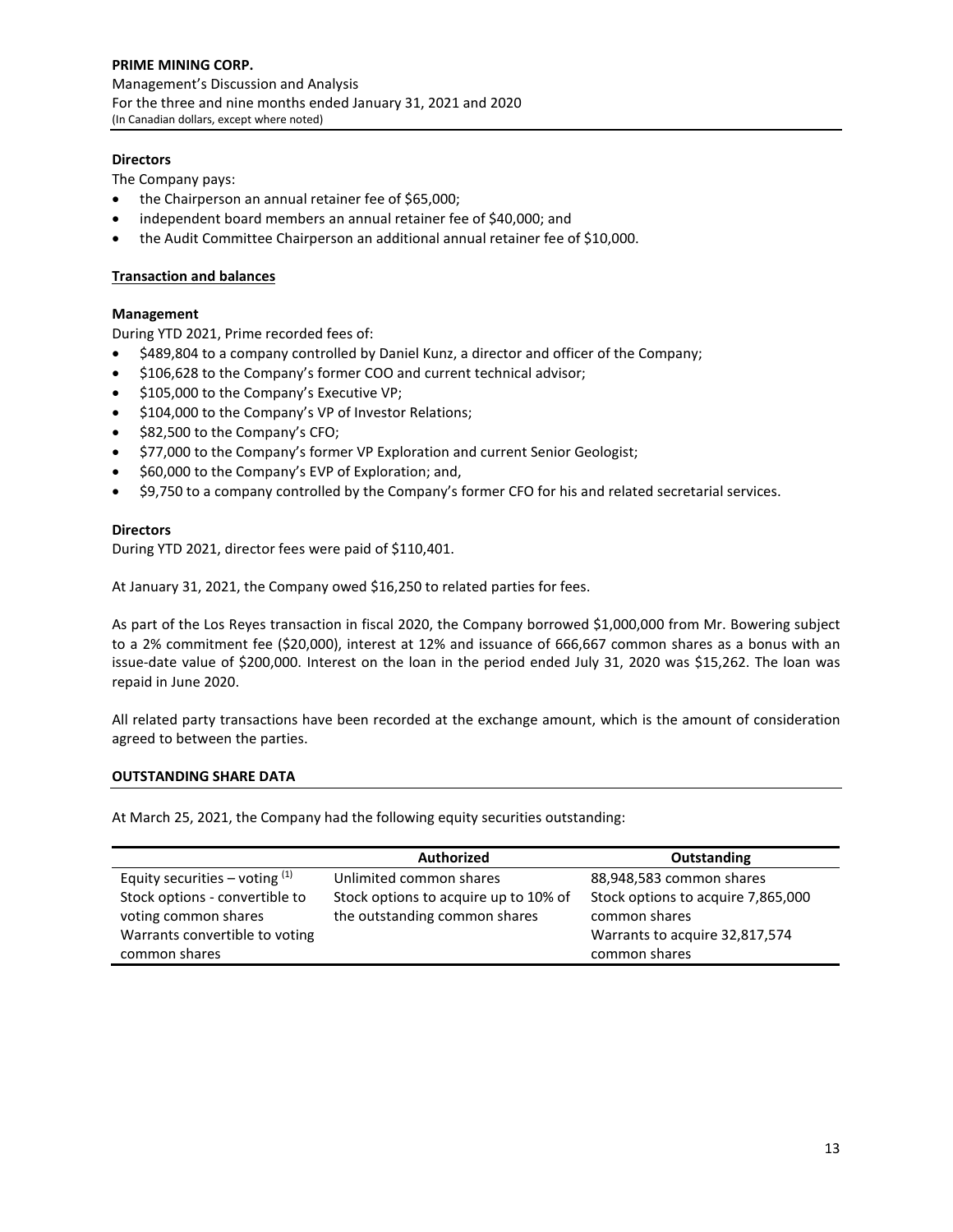## **SIGNIFICANT ACCOUNTING POLICIES**

The consolidated financial statements have been prepared in accordance with IFRS as issued by the International Accounting Standards Board ("IASB"), effective as of January 31, 2021. The Company's significant accounting policies are described in note 3 of the Company's consolidated financial statements for the years ended April 30, 2020 and 2019.

# **CHANGES IN ACCOUNTING STANDARDS**

The accounting policies applied in the preparation of the Company's condensed interim consolidated financial statements for the three and nine months ended January 31, 2021 and 2020, are consistent with those applied and disclosed in the Company's annual consolidated financial statements.

# **FINANCIAL INSTRUMENTS AND FINANCIAL RISK MANAGEMENT**

The Company's financial instruments consist of cash, receivables, and accounts payable and accrued liabilities and lease liabilities. The carrying value of all the Company's financial instruments approximates their fair value except for cash. The fair value of cash is measured using level 1 inputs. It is management's opinion that the Company is not exposed to significant interest or credit risks arising from these financial instruments.

The Company's activities expose it to a variety of financial risks, of which the primary ones are liquidity risk and foreign exchange risk. The Company does not have a practice of trading derivatives.

The Company manages liquidity risk by attempting to maintain adequate cash balances. If necessary, the Company may raise funds through the issuance of debt, equity or sale of non-core assets. The Company ensures that there is sufficient capital to meet its obligations by continuously monitoring and reviewing actual and forecasted cash flows and matching the maturity profile of financial assets to development, capital and operating needs.

The Company is exposed to foreign exchange fluctuations, primarily on value added tax receivable balances denominated in Mexican pesos and the long-term payable balance denominated in US dollars.

The Company's financial risks are described in note 13 of the interim financial statements.

## **OFF-BALANCE SHEET ARRANGEMENTS**

The Company has does not have any off-balance sheet arrangements.

## **PROPOSED TRANSACTIONS**

As at January 31, 2021, and the date hereof, the Company had no proposed transaction.

## **RISKS AND UNCERTAINTIES**

For a detailed listing of the risk factors faced by the Company, please refer to the Company's MD&A and Annual Information Form for the year ended April 30, 2020.